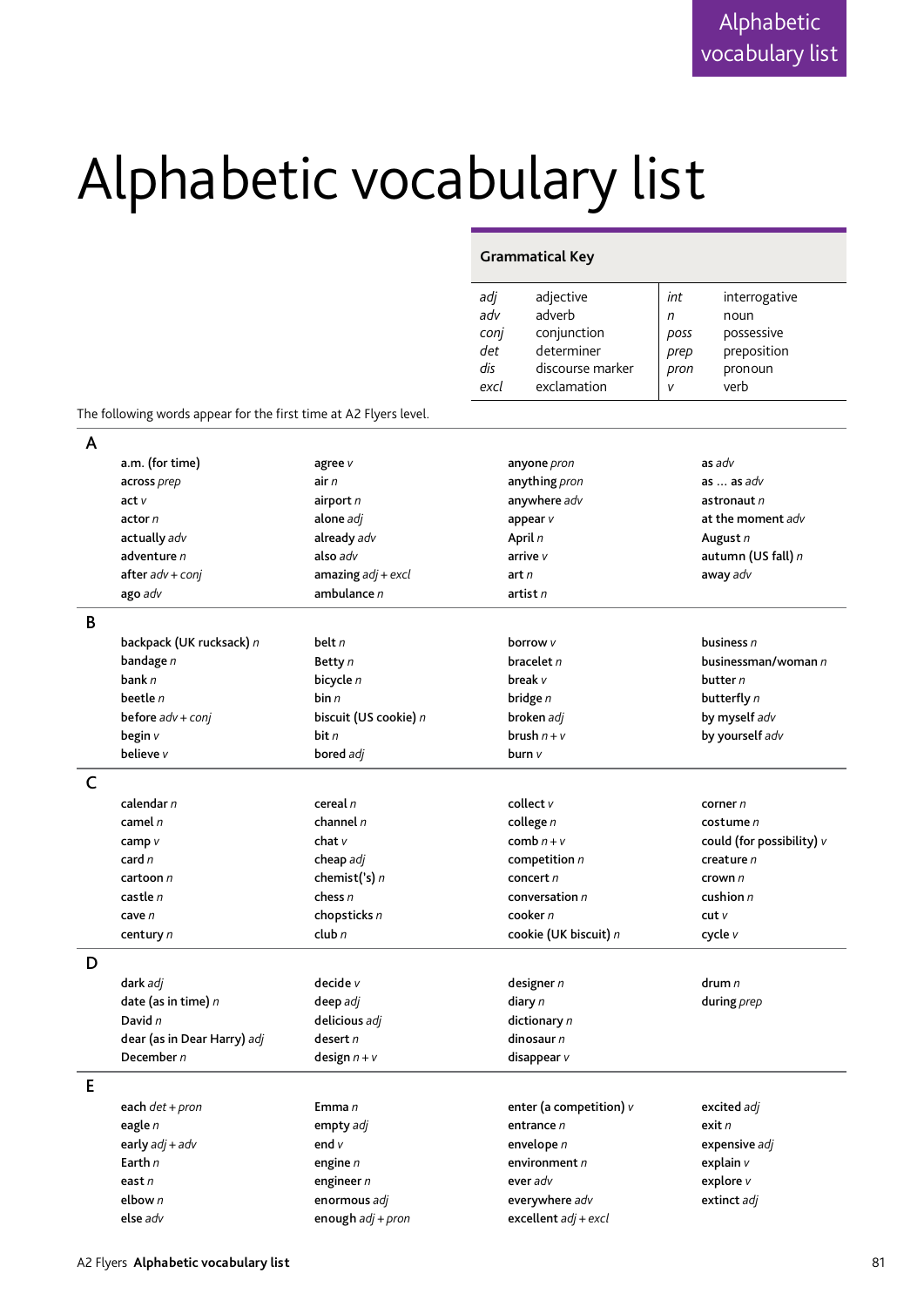| F            |                    |                                  |                         |                         |
|--------------|--------------------|----------------------------------|-------------------------|-------------------------|
|              | factory n          | file $n$ (as in open and close   | flag $n$                | fridge $n$              |
|              | fall (UK autumn) n | a file)                          | flashlight (UK torch) n | friendly adj            |
|              | fall over v        | find out v                       | flour n                 | frightening adj         |
|              | far $adj + adv$    | finger $n$                       | fog $n$                 | front $adj + n$         |
|              | fast $adj + adv$   | finish v                         | foggy adj               | full adj                |
|              | February n         | fire n                           | follow v                | fur $n$                 |
|              | feel v             | fire engine (US fire truck)      | for prep of time        | furry adj               |
|              | festival $n$       | n                                | forget $v$              | future $n$              |
|              | fetch v            | fire fighter $n$                 | fork $n$                |                         |
|              | a few det          | fire station $n$                 | Frank n                 |                         |
|              |                    |                                  |                         |                         |
| G            |                    |                                  |                         |                         |
|              | gate n             | glass adj                        | go out v                | guess $n + v$           |
|              | George n           | glove n                          | gold $adj + n$          | gym $n$                 |
|              | geography n        | glue $n + v$                     | golf $n$                |                         |
|              | get to v           | go away excl                     | group $n$               |                         |
| H            |                    |                                  |                         |                         |
|              |                    |                                  |                         |                         |
|              | half $adj + n$     | heavy adj                        | Holly $n$               | how long $adv + int$    |
|              | happen v           | Helen $n$                        | honey n                 | hurry v                 |
|              | hard $adj + adv$   | high adj                         | hope v                  | husband $n$             |
|              | Harry n            | hill $n$                         | horrible adj            |                         |
|              | hate v             | history n                        | hotel $n$               |                         |
|              | hear v             | hole $n$                         | hour n                  |                         |
| $\mathbf{I}$ |                    |                                  |                         |                         |
|              | if conj            | in a minute excl                 | instrument n            | invitation n            |
|              | if you want! excl  | information $n$                  | interested adj          |                         |
|              | important adj      | insect $n$                       | interesting adj         |                         |
|              | improve v          | instead adv                      | invent $v$              |                         |
|              |                    |                                  |                         |                         |
| J            |                    |                                  |                         |                         |
|              | jam n              | join (a club) v                  | July n                  |                         |
|              | January n          | journalist n                     | June $n$                |                         |
|              | job $n$            | journey n                        | just adv                |                         |
| K            |                    |                                  |                         |                         |
|              |                    |                                  |                         |                         |
|              | Katy n             | kilometre (US kilometer)         | king n                  |                         |
|              | keep v             | $\boldsymbol{n}$                 | knee $n$<br>knife n     |                         |
|              | key n              | kind adj                         |                         |                         |
| L            |                    |                                  |                         |                         |
|              | land $v$           | leave v                          | lift v                  | lovely adj              |
|              | language n         | left (as in direction) $adj + n$ | light $adj + n$         | low adj                 |
|              | large adj          | let v                            | a little $adv + det$    | lucky adj               |
|              | late $adj + adv$   | letter (as in mail) $n$          | London $n$              |                         |
|              | later adv          | lie (as in lie down) v           | look after v            |                         |
|              | lazy adj           | lift (ride) n                    | look like v             |                         |
|              |                    |                                  |                         |                         |
| M            |                    |                                  |                         |                         |
|              | magazine $n$       | may v                            | Michael n               | missing adj             |
|              | make sure v        | meal $n$                         | midday $n$              | mixv                    |
|              | manager $n$        | mechanic $n$                     | middle $n + adj$        | money $n$               |
|              | March $n$          | medicine $n$                     | midnight $n$            | month $n$               |
|              | married adj        | meet $v$                         | might $v$               | motorway n              |
|              | match (football) n | meeting $n$                      | million $n$             | much $adv + det + pron$ |
|              | maths (US math) n  | member $n$                       | mind $v$                | museum $n$              |
|              | May $n$            | metal $adj + n$                  | minute $n$              |                         |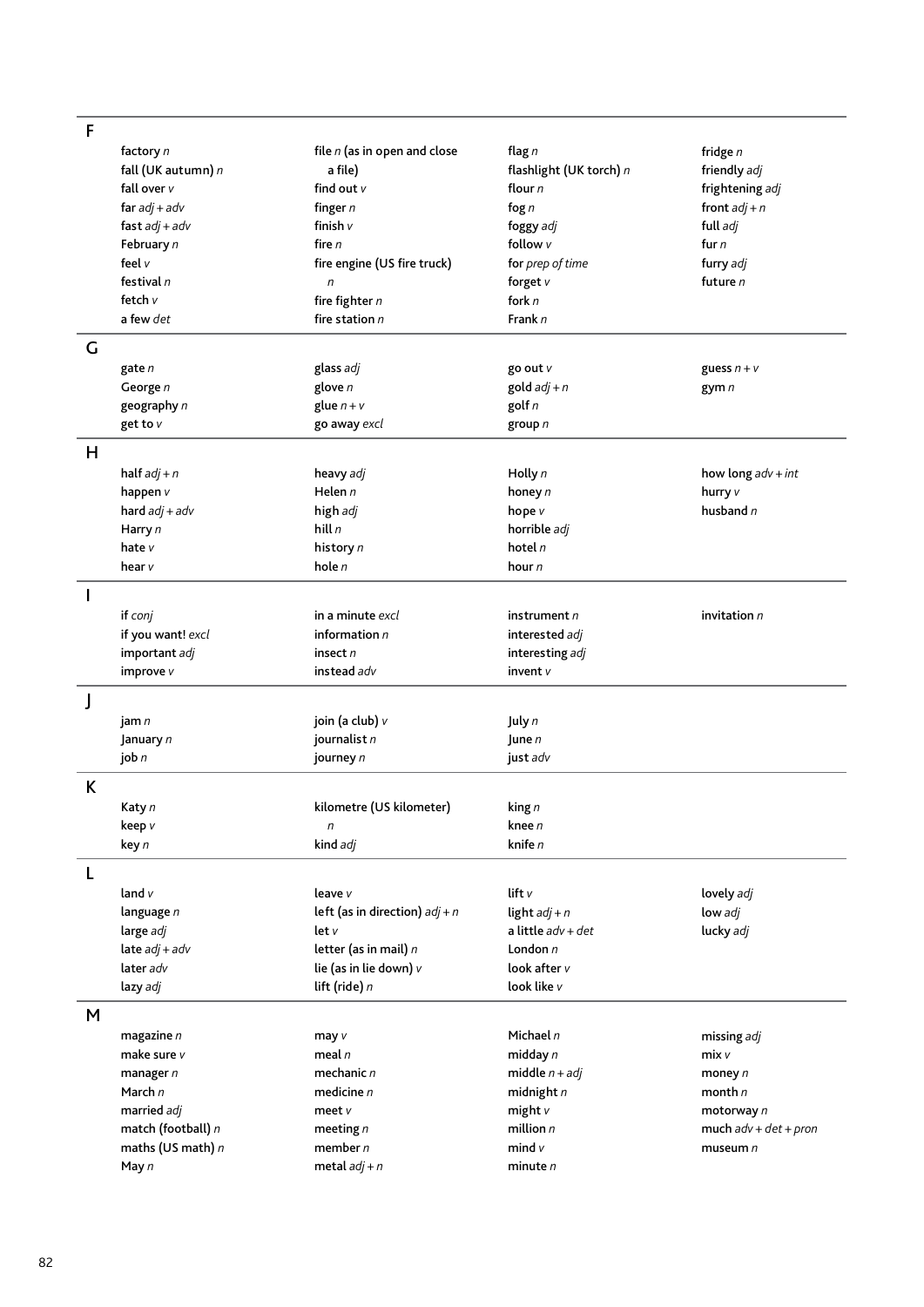| N           |                           |                        |                             |                          |
|-------------|---------------------------|------------------------|-----------------------------|--------------------------|
|             | necklace n                | newspaper n            | noisy adj                   | November $n$             |
|             | nest n                    | $next adj + adv$       | no-one pron                 | nowhere adv              |
|             | news n                    | no problem excl        | north $n$                   |                          |
|             |                           |                        |                             |                          |
| O           |                           |                        |                             |                          |
|             | ocean n                   | of course adv          | olives n                    | other $det + pron$       |
|             | October n                 | office $n$             | once adv                    | oven n                   |
|             | octopus n                 | Oliver $n$             | online adj                  | over $adv + prep$        |
| P           |                           |                        |                             |                          |
|             | p.m. (for time)           | pizza n                | pop music n                 | (US program) n           |
|             | pajamas (UK pyjamas) n    | planet $n$             | popular adj                 | project n                |
|             | passenger n               | plastic $adj + n$      | post v                      | pull v                   |
|             | past $n + prep$           | platform n             | post office n               | push v                   |
|             | path n                    | pleased adj            | postcard n                  | puzzle $n$               |
|             |                           | pocket n               |                             |                          |
|             | pepper $n$                |                        | prefer v                    | pyjamas (US pajamas) n   |
|             | perhaps adv               | police officer $n$     | prepare v                   | pyramid $n$              |
|             | photographer $n$          | police station $n$     | prize n                     |                          |
|             | piece n                   | pond $n$               | problem $n$                 |                          |
|             | pilot $n$                 | poor adj               | programme                   |                          |
| Q           |                           |                        |                             |                          |
|             | quarter $n$               | queen n                | quite adv                   | quiz $n$                 |
| $\mathsf R$ |                           |                        |                             |                          |
|             | race $n + v$              | repair v               | right adj                   | rocket $n$               |
|             | racing (car; bike) adj    | repeat v               | right (as in direction) $n$ | rucksack (US backpack) n |
|             |                           | restaurant n           |                             |                          |
|             | railway n                 |                        | ring $n$                    |                          |
|             | ready adj                 | rich adj               | Robert $n$                  |                          |
|             | remember v                | Richard n              | rock music n                |                          |
| S           |                           |                        |                             |                          |
|             | salt n                    | ski $n + v$            | spaceship n                 | stream n                 |
|             | same adj                  | skyscraper n           | speak v                     | stripe n                 |
|             | Sarah $n$                 | sledge $n + v$         | special adj                 | striped adj              |
|             | save v                    | smell $n + v$          | spend v                     | student n                |
|             | science n                 | snack n                | spoon $n$                   | study v                  |
|             | scissors n                | snowball n             | spot $n$                    | subject $n$              |
|             | score n                   | snowboard $n$          | spotted adj                 | such det                 |
|             | screen $n$                | snowboarding $n$       | spring $n$                  | suddenly adv             |
|             | search $n + v$            | snowman $n$            | stadium n                   |                          |
|             | secret $n$                |                        |                             | sugar n                  |
|             |                           | so $adv + conj$        | stage (theatre) n           | suitcase n               |
|             | sell v                    | soap n                 | stamp n                     | summer n                 |
|             | September n               | soft adj               | stay v                      | sunglasses $n$           |
|             | several adj               | somewhere adv          | step n                      | sure adj                 |
|             | shampoo $n$               | soon adv               | still adv                   | surname n                |
|             | shelf $n$                 | Sophia n               | stone n                     | surprise n               |
|             | should $V$                | sore adj               | storm n                     | swan $n$                 |
|             | silver $adj + n$          | sound $n + v$          | straight on adv             | swing $n + v$            |
|             | since prep                | south $n$              | strange adj                 |                          |
|             | singer $n$                | space n                | strawberry n                |                          |
| T           |                           |                        |                             |                          |
|             | take                      | thank $\nu$            | together adv                | trainers n               |
|             | (as in time e.g. it takes | theatre (US theater) n | tomorrow $adv + n$          | tune $n$                 |
|             | 20 minutes) $v$           | thousand n             | tonight $adv + n$           | turn v                   |
|             | taste $n + v$             | through prep           | torch (US flashlight) n     | turn off $v$             |
|             |                           |                        |                             |                          |
|             | taxi n                    | tidy $adj + v$         | tortoise n                  | turn on v                |
|             | team n                    | time $n$               | touch $v$                   | twice adv                |
|             | telephone n               | timetable $n$          | tour n                      | tyre (US tire) n         |
|             | tent n                    | toe $n$                | traffic n                   |                          |

A2 Flyers **Alphabetic vocabulary list**